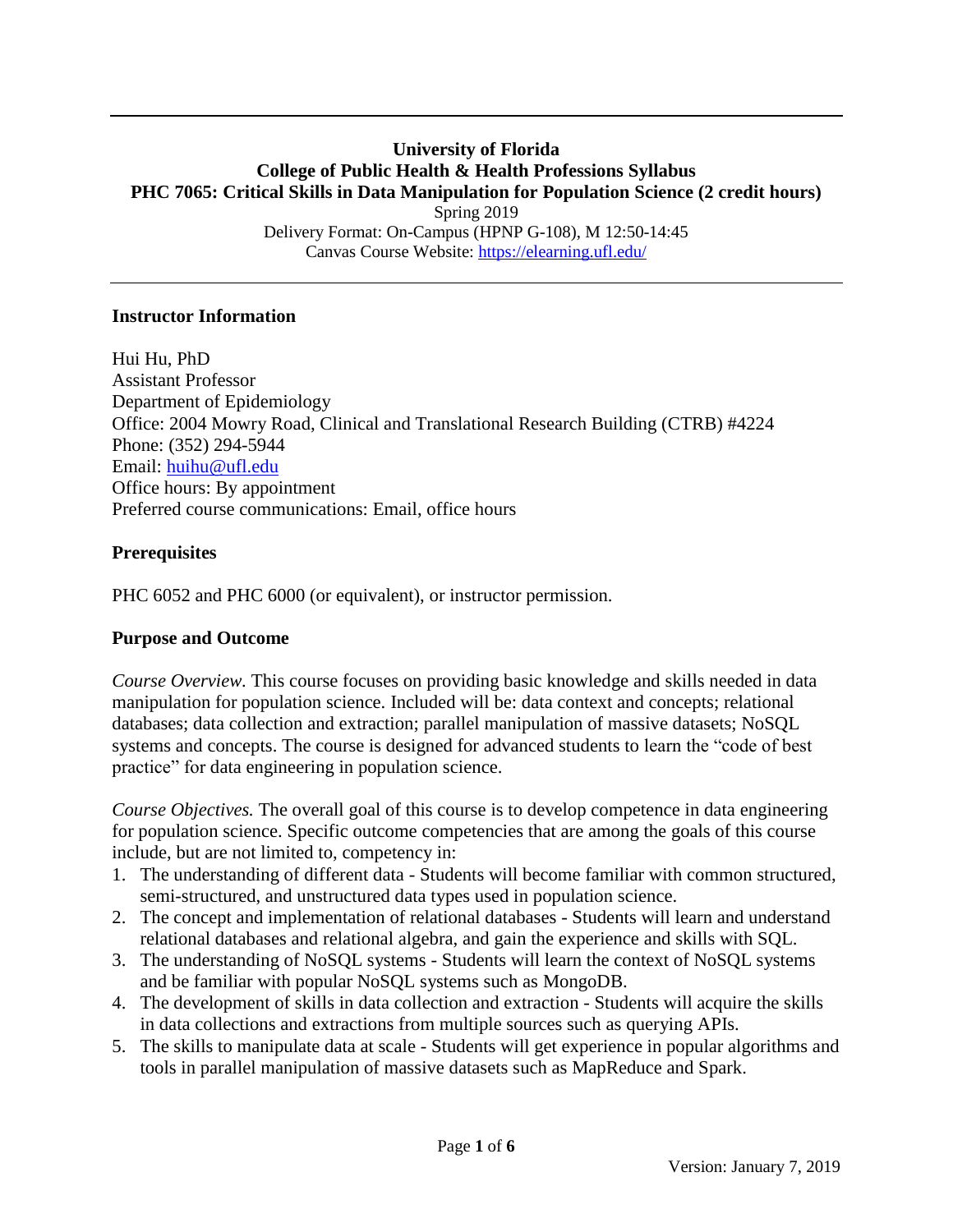6. Ethical maintenance to human subject data – Students will learn the important issues regarding data storage and backup, data sharing and transferring, and meta-data maintenance.

*Instructional Methods.* We will meet for 13 sessions, each of which will last 2 hours. Classes are lecture- and lab-based, and students will be expected to run VirtualBox on their laptops for the labs unless otherwise required. There are no exams, and grades will be based entirely on attendance and participation (5%), homework assignments (50%), and final project (45%).

## **Description of Course Content**

| Date              | Agenda ( $\bullet$ = topic, $\Diamond$ = Lab)            | <b>Assignment Due</b><br>(% of Final Grade*) | Project Due<br>(% of Final Grade) |  |
|-------------------|----------------------------------------------------------|----------------------------------------------|-----------------------------------|--|
| January 7, 2019   | • Course overview<br>◊ Virtual machine setup             |                                              |                                   |  |
| January 14, 2019  | $\bullet$ Introduction to R<br>$\Diamond$ R crash course |                                              |                                   |  |
| January 28, 2019  | · Basic Structured Query Language<br>$\Diamond$ SQL 1    | Assignment 1<br>$(10\%)$                     |                                   |  |
| February 4, 2019  | · Data models and relational SQL<br>$\Diamond$ SOL 2     |                                              |                                   |  |
| February 11, 2019 | • Many-to-many relationships in SQL<br>$\lozenge$ SQL 3  |                                              |                                   |  |
| February 18, 2019 | ◊ In-class exercise: SQL                                 | Assignment 2<br>$(10\%)$                     | Form a project<br>team $(0\%)$    |  |
| February 25, 2019 | • Access web data<br>$\Diamond$ httr                     | Assignment 3<br>$(10\%)$                     |                                   |  |
| March 11, 2019    | • In-class exercise: access web data                     |                                              | Project proposal<br>(5%)          |  |
| March 18, 2019    | • Spatial data<br>$\lozenge$ PostGIS                     | Assignment 4<br>$(10\%)$                     |                                   |  |
| March 25, 2019    | · In-class exercise: spatial data                        |                                              |                                   |  |
| April 1, 2019     | · NoSQL databases<br>$\Diamond$ MongoDB                  | Assignment 5<br>$(10\%)$                     |                                   |  |
| April 8, 2019     | $\bullet$ Big data<br>$\Diamond$ Spark                   | Assignment 6<br>$(10\%)$                     |                                   |  |
| April 15, 2019    | • Student presentations                                  |                                              |                                   |  |
| April 22, 2019    | No class                                                 |                                              | Project report<br>$(40\%)$        |  |

*Course Schedule.*

\* Only the highest 5 grades will count towards the final course grade.

*Course Materials and Technology.* Readings for the course will be assigned each week for the next lecture. There is no required textbook. For technical support for this class, please contact the UF Help Desk at: [Learning-support@ufl.edu,](mailto:Learning-support@ufl.edu) (352) 392-HELP – select option 2, or [https://lss.at.ufl.edu/help.shtml.](https://lss.at.ufl.edu/help.shtml)

### **Academic Requirements and Grading**

### *Grade Composition.*

• Attendance and participation: 5%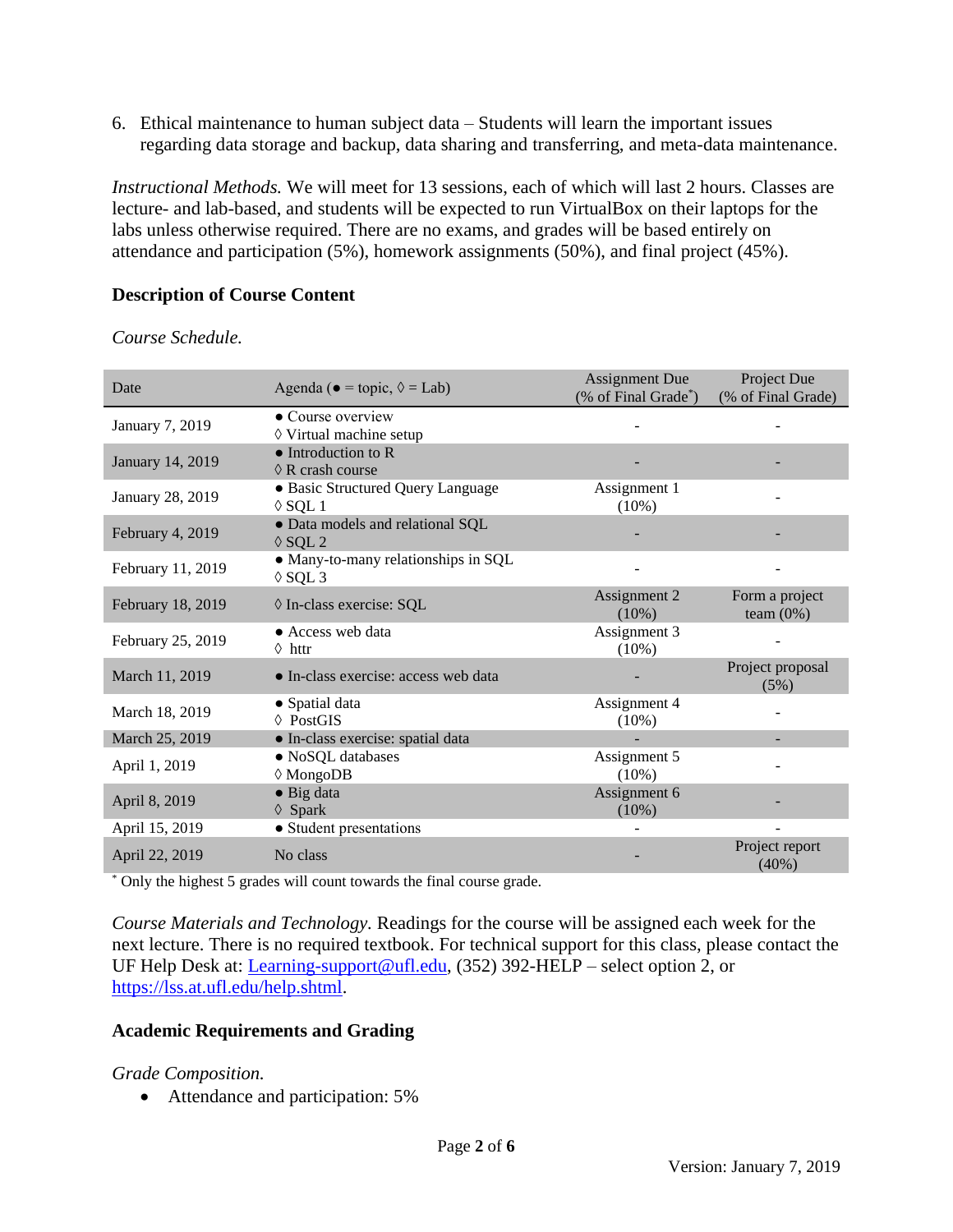- Homework assignments: 50%
- Project proposal: 5%
- Final project presentation: 10%
- Final project report: 30%

*Attendance and participation.* Class attendance is mandatory. Excused absences follow the criteria of the UF Graduate Catalogue (e.g. illness, serious family emergency, military obligations, religious holidays), and should be communicated to the instructor prior to the missed class day when possible. UF rules require attendance during the first two course sessions. Each unexcused absence results in a 1.5% point deduction from the final grade. Missing more than three scheduled sessions without excuse (each session is about 2 hours of instruction) will result in a failure. Students are responsible for all material presented in class and meeting the scheduled due dates for class assignments.

*Homework assignments.* A total of 6 assignments will be given, and the highest 5 grades will count towards the final grade. All assignments are small programming projects. You are required to compliant with the following assignment rules:

- Your assignment must be turned in no later than 11:59pm on the day it is due.
- Late homework assignments will NOT be accepted, unless you have a formal proof of the exception (e.g., a written doctor note, a police ticket, etc.).
- No handwritten assignment. All assignments need to be submitted electronically either by email or the online system (will be clarified at the beginning of the course).
- DO NOT COPY OTHERS' HOMEWORK. There is zero-tolerance. The one who copy the homework will receive 0 point; and the one who is copied will get only 50% of the points that he/she should have received.
- You can work with others (e.g., discuss, consult, etc.) on a homework assignment. And, if you work on a homework assignment with other students in the course, you are required to list their names when you turn in the assignment. Plagiarism will receive 0 point.
- Searching for a solution on the web—and then submitting it as your answer for a homework assignment—will be considered a violation.

*Course project.* The final product of the course is a course project, which consists of 40% of the final grade. Each student is required to complete a course project. You can collaborate with other students as a team. However, each team can have up to two (2) members. Exception can only be made with written explanation and subject to the instructor's approval. In addition, please clearly delineate roles and responsibilities of each team member. Your final grade of the course project will be adjusted based on your contribution (e.g., merely presenting the project in the final presentation is NOT a contribution). Two options are available for the course project. OPTION A: Pick one article from a list of publications (which will be made available mid-February), and write codes to reproduce its data engineering and descriptive analyses. OPTION B: Come up your own ideas for the course project. It is required to include at least ONE non-traditional data source (e.g. spatial data, web data, etc.) other than the traditional survey data. Please note that although an analyses/modelling section is required for the project, it is not the focus of this course. Instead, you should focusing more on the data accessing and engineering part. Please follow the detailed requirements below.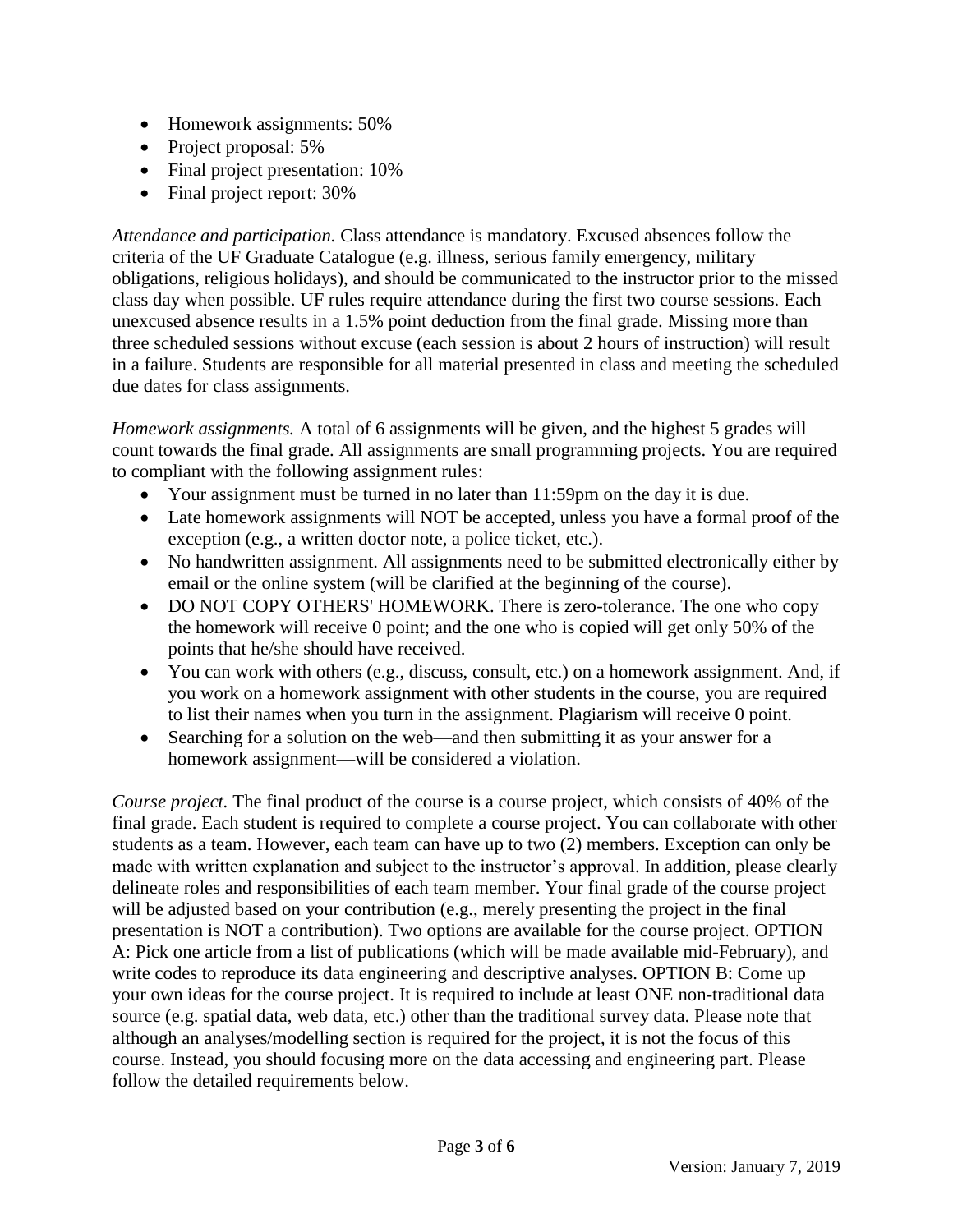# *Project proposal requirements:*

- Cover Page: Include title and list of team members.
- Project description: Up to one  $(1)$  page.
	- o Specific Aims/Objectives: for those choosing option A, please cite the article you'd like to reproduce and briefly summarize the specific aims/objectives of the article. For those choosing option B, please state your aims/objectives.
	- o Data Source: please provide details about the data and how it can be accessed
	- o Preliminary Data Pipelines: please briefly describe the data engineering steps involved in this project
	- o Timeline
- Literature cited (no page limit); please follow the Vancouver style.
- Proposals must use single column and single spacing; Arial or Times New Roman font; font size no smaller than 11 point; tables and figure labels can be in 10 point; 0.5 inch margins.

# *Project report requirements:*

- For those choosing option A, the project report should be structured as an R Markdown Notebook, with all the codes, explanations to the codes, and outputs.
- For those choosing option B, please structure the report to include:
	- o Title (14 point typeface) and names of each team member
	- o Abstract: no more than 250 words summarizing the project.
	- o Introduction: a short background and objective(s) of the study.
	- o Methods: design, setting, dataset, approaches, and main outcome measurements.
	- o Results: key findings
	- o Discussion: key conclusions with direct reference to the implications of the methods and/or results.
	- o References: please follow the Vancouver style.

### *Final project presentation:*

- Up to fifteen (15) slides and no more than 15 minutes of presentation with 5 minutes  $O&A$ .
- Please send the slides to the instructor at least three (3) days in advance.

### *Point system.*

| Points earned 93-100 90-92 87-89 83-86 80-82 77-79 73-76 70-72 67-69 63-66 |     |       |      |     |          |                    |                |      |   | 60-62 | < 60 |
|----------------------------------------------------------------------------|-----|-------|------|-----|----------|--------------------|----------------|------|---|-------|------|
| Letter grade                                                               |     | $A -$ | $B+$ | B   | - R- - - | $\left($ $\right)$ | $\overline{C}$ |      | 1 |       |      |
| Grade points                                                               | 4.0 | 3.67  |      | 3.0 | 2.67     |                    |                | 1.67 |   | 0.67  |      |

For greater detail on the meaning of letter grades and university policies related to them, see the Registrar's Grade Policy regulations at:<http://catalog.ufl.edu/ugrad/current/regulations/info/grades.aspx>

# **Student Expectations, Roles, and Opportunities for Input**

*Expectations Regarding Course Behavior.* Please come to class on time and be prepared to stay until the time scheduled as the end of class. We think your investment in the degree is worth maximizing your in-class experience, and we expect to provide materials that utilize the full,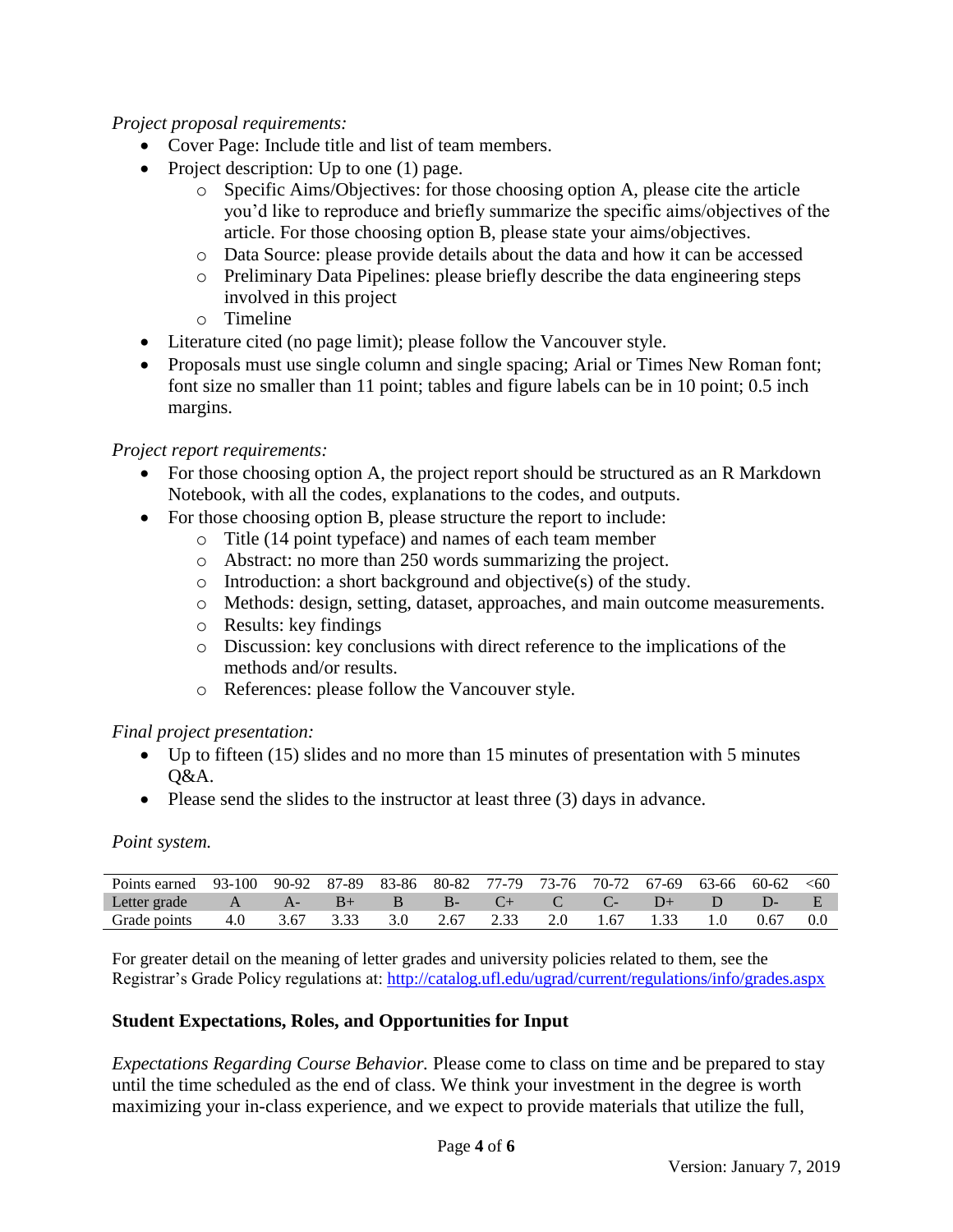scheduled class times. The use of cell phones is not permitted. Please turn them off or, if you expect urgent calls, set them to "vibrate." Please do not engage in "side conversations" while the instructor or a presenter is leading the class. If the material is unclear, other students are likely to have a similar question; you are strongly encouraged to ask in-class questions so that all students may benefit from the discussion.

*Communication Guidelines.* Assistance with course material is available during scheduled office hours or by appointment. Emailed questions are also welcome, and we aim to address all such inquiries within 24 hours of receipt (or on Monday if the email was sent on Friday). Please do not re-send the same question until the appropriate time frame has elapsed (24 hours or end of day Monday for emails sent on Friday). Student success and understanding is of the utmost importance, so each email receives careful consideration.

*Academic Integrity.* Students are expected to act in accordance with the University of Florida policy on academic integrity. As a student at the University of Florida, you have committed yourself to uphold the Honor Code, which includes the following pledge:

"We, the members of the University of Florida community, pledge to hold ourselves and our peers to the highest standards of honesty and integrity."

You are expected to exhibit behavior consistent with this commitment to the UF academic community, and on all work submitted for credit at the University of Florida, the following pledge is either required or implied:

"On my honor, I have neither given nor received unauthorized aid in doing this assignment."

It is your individual responsibility to know and comply with all university policies and procedures regarding academic integrity and the Student Honor Code. Violations of the Honor Code at the University of Florida will not be tolerated. Violations will be reported to the Dean of Students Office for consideration of disciplinary action. For additional information regarding Academic Integrity, please see Student Conduct and Honor Code or the Graduate Student Website for additional details:

- <https://www.dso.ufl.edu/sccr/process/student-conduct-honor-code/>
- <http://gradschool.ufl.edu/students/introduction.html>

Please remember cheating, lying, misrepresentation, or plagiarism in any form is unacceptable and inexcusable behavior.

*Online Faculty Course Evaluation Process.* Students are expected to provide feedback on the quality of instruction in this course by completing online evaluations at [https://evaluation.ufl.edu.](https://evaluation.ufl.edu/) Students will be given specific times when the evaluations can be made. Summary results of these assessments are available to students at [https://evaluations.ufl.edu/results/.](https://evaluations.ufl.edu/results/)

It is very important to me that you are able to develop a set of data engineering tools in this course that you will find useful in your career. Naturally, the presentation of some tools may be stronger than others. Your feedback on this issue is extremely valuable to me; please feel free